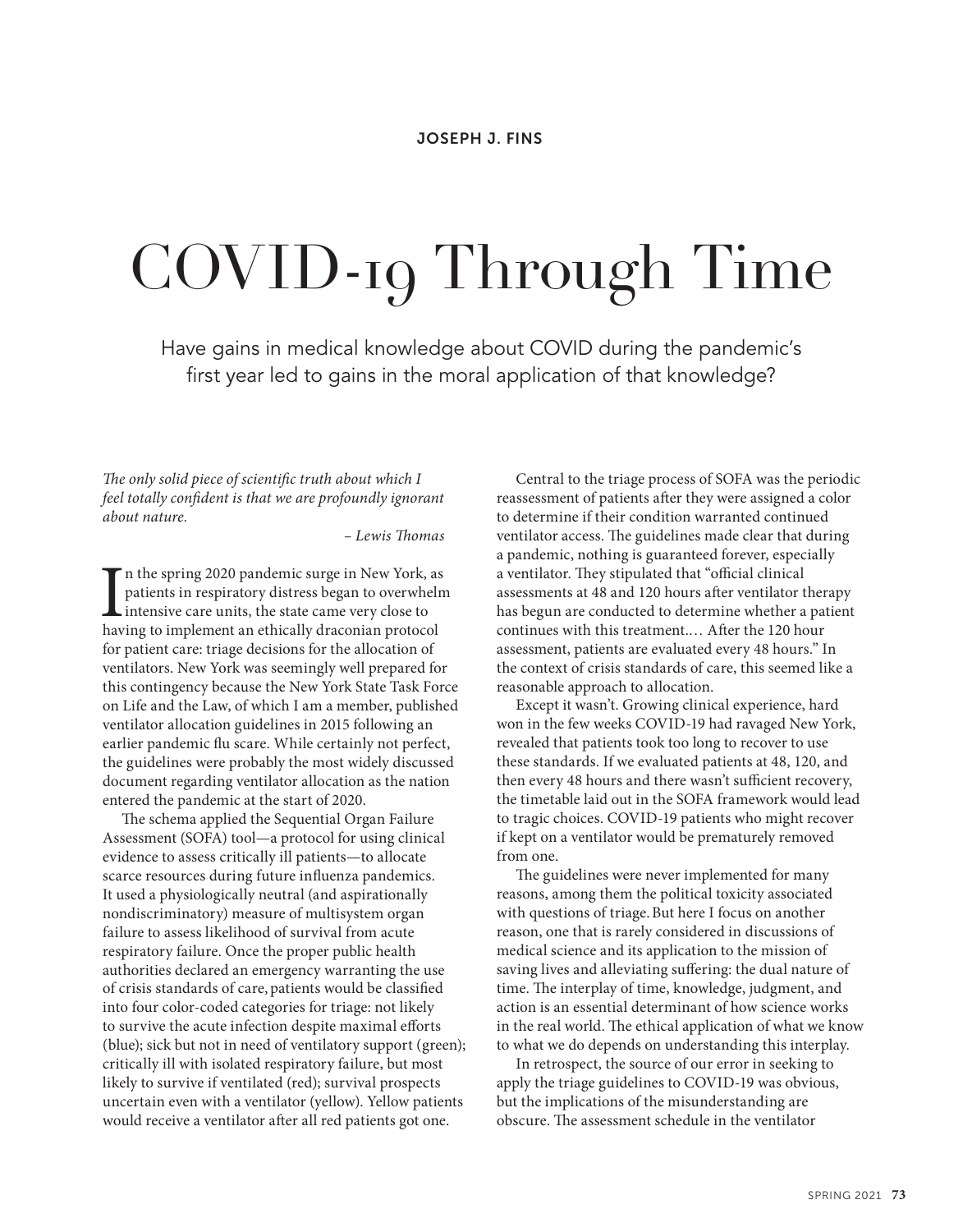allocation guidelines was designed for pandemic flu, not the coronavirus. It was a classic case of analogic reasoning gone astray. Pandemic flu had a much quicker course than COVID-19, and the time frame for periodic reassessment for the former was ill-suited to the latter. COVID-19 patients needed much more time on the ventilator to declare themselves as beyond cure. For some patients who were sedated while intubated, there came an atypically long period of reversible unconsciousness. It wasn't a matter of hours but weeks or even a month before extubation was possible. Their pace of recovery was more akin to the trajectories of patients with severe structural brain injury and disorders of consciousness than an infectious disease.

## **Learning in time**

The uncertain state of medical knowledge is a reality that all doctors must come to accommodate as they strive to develop sound clinical judgment. During medical school and residency, surety and doubt learn to coexist, in an uneasy tension that allows for clinical work to proceed over the course of a doctor's career.

# The interplay of time, knowledge, judgment, and action is an essential determinant of how science works in the real world.

This alliance, between surety and doubt, has been disrupted by the pandemic. Faced with critically ill patients with a heretofore unknown (and deadly) pathogen and obliged to provide care, experienced clinicians will question what they know and the state of available knowledge, reverting back to the epistemic ambivalence they experienced during their professional training. The clinician's developmental regression is made all the more frightening by fears of contagion, their own mortality, and the safety of their family.

Consider the "Clinical Practice" feature in the *New England Journal of Medicine* reviewing the treatment of severe COVID-19, first published online in May 2020. Written by colleagues from Weill Cornell Medical College following their experience during the spring surge in New York City, the piece was a first draft of medical history. But what distinguished the article was its uncharacteristic editorial tone. While it made recommendations about care, the authors were tentative, indeed uncertain, about their observations and conclusions in all manner of care from ventilator management to the use of emerging therapeutics.

By way of example, the "Areas of Uncertainty" section, a regular feature of this series, began with the stark admission that "Little is known about the pathogenesis and treatment of this new disease." One does not generally see such candor in a review article. And juxtaposed with this acknowledgement was an attempt to share what was known. To that end, the authors did their best to synthesize available data and stand in the breach given the urgent need for expert counsel. Their recommendations are hedged with cautionary ellipses about "conflicting advice" and "pending results of randomized trials" for candidate therapies for which "the risks and benefits … are also unknown." The article concludes with an admonition to clinicians to "discuss available clinical trials with patients" and the "value of autopsies with families of patients who do not survive."

The starkness of these final recommendations speak to the uncertain state of current medical knowledge, the need to collect systematic data, and ultimately to confirm with autopsy the diagnoses made at the bedside. One reads the essay impressed by the humility of these greatly experienced authors, unable to reconcile confidence in their scholarship with the contingency of an unfamiliar disease.

With the passage of time the paper was in final form and in print in early December 2020 with an update to reflect the advance of medical knowledge. Risk factors for the disease were further delineated, with age identified as the most important predictor of critical illness and death. Absent in the initial paper, the "strong influence" of race, ethnicity, and social determinants was now highlighted. The revealed truths from the autopsy table turned clinical concerns about diffuse alveolar damage into demonstrable fact. This fact substantiated the view that the lung pathology seen in severe COVID-19 was consistent with acute respiratory distress syndrome. This data further informed an approach to ventilator management geared to spare lung injury. This strategy was based on informed, but less than validated, speculation in the original manuscript.

The first draft of medical history had been rewritten. Most tellingly, in a congratulatory statement made by omission, the confession that "little is known about the pathogenesis and treatment" of COVID-19 was struck from the paper.

Time helped to transform a diagnosis into a prognosis, which is essentially a forward projection of a diagnosis over time. One notable example of this evolution was the strategy of early intubation of patients who appeared to be in imminent risk of respiratory collapse. Patients with falling oxygen levels and respiratory muscle fatigue have been traditionally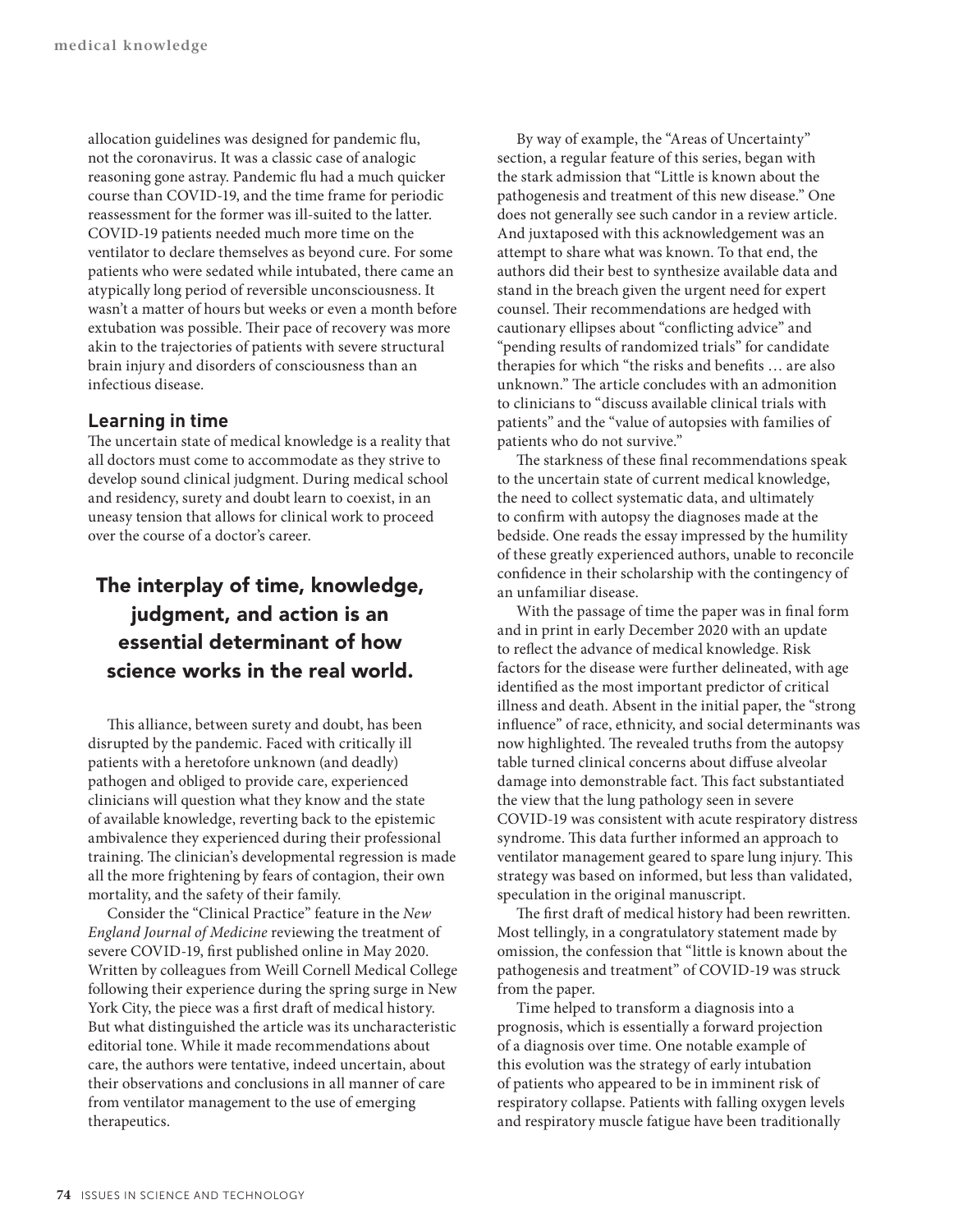

Illustration by Shonagh Rae Illustration by Shonagh Rae

> candidates for immediate intubation and mechanical ventilation because these signs indicated impending respiratory failure, a life-threatening emergency. But curiously, many COVID-19 patients tolerated these stressors and were able to avoid intubation, especially if aided by noninvasive positive airway pressure devices used to treat sleep apnea, and by proning (having patients lie on their stomach). Indeed, growing clinical experience showed that patients who were quickly put on mechanical ventilators fared less well than those for whom such treatment was either avoided or delayed. Aggressive care, which had been life-saving for other, seemingly analogous conditions in the past, turned out to be potentially counterproductive. So, over time, we had learned two very different things about COVID and about time that challenged our former understanding: first, that delaying ventilation was often desirable; second, that if ventilation became necessary, it might be

needed for much longer periods than for other diseases.

Medical progress depended upon the passage of time, with inquiry occurring through structured research and, more often, clinical practice—what the American philosopher and pragmatist John Dewey described as experiential learning by doing. Time became a balm for the uncertainty bred of ignorance, or at least for some of it. It provided an opportunity to make sense of one's clinical observations and experiential learning and transform a disorganized set of novel findings into more coherent insights that would improve patient outcomes.

### **Medicine without time**

We doctors take time for granted, yet it is embedded in everything we do. We speak of incubation periods, duration of treatment, and prognostication and life expectancy. We have specialties such as pediatrics and geriatrics that track the life cycle. And our hospitals are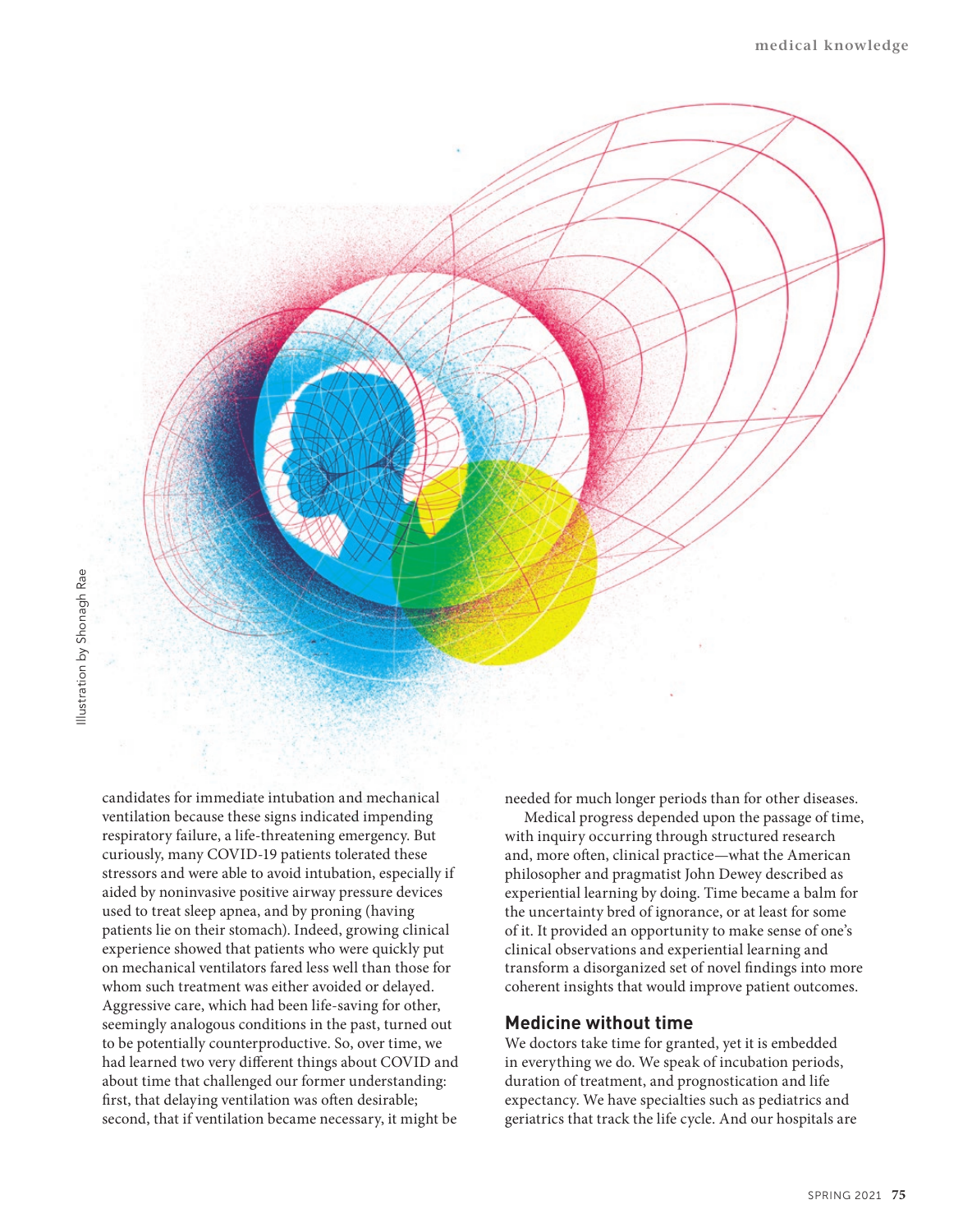governed by shifts and even visiting hours.

Now imagine medical practice devoid of a sense of time. That was the early days of COVID-19, when all these temporal biomarkers were taken from us, and perhaps most tragically visiting hours were taken from our patients, who often had to suffer in horrid isolation and die alone without the comfort of family.

In her brilliant book *Longitude,* Dava Sobel describes the eighteenth-century invention of the first ship chronometer accurate enough to allow for confident navigation. By knowing the time in one's home port and on board, captains could determine longitude, changing seafaring forever. Ship navigation was made immeasurably safer and more reliable.

Going to sea without a chronometer became unthinkable. But medicine found itself in a similar state during the early days of the pandemic. Consider how achronological our knowledge of COVID-19 was. At the beginning of the pandemic, we did not know the period of incubation and thus did not know how long people suspected of carrying the virus should be quarantined—a word taken from *quarantino,* a derivative of the Italian number *quaranta*, which speaks to the 40 days of isolation during medieval plague days. Even though the roots of quarantine speak to a fixed duration, during the pandemic, quarantine has been in temporal flux. On December 2, 2020, the Centers for Disease Control and Prevention revised its recommendations, shortening quarantine from 14 to 10 days for asymptomatic individuals.

Our clinical sense of time, our expectations about how patients would present, were distorted. During the spring surge in New York we were surprised to see patients presenting to emergency wards seemingly in mild distress, yet their oxygen levels were frighteningly low and indicative of far more advanced disease than their signs or symptoms might have suggested. The patients did not look as sick as they were. This gave clinicians the false security, bred of earlier experiences with other conditions, that they had time to act—that is, until the clock quickly ran out and patients needed emergency intubation to save their lives. This temporal pattern of presentation was new to the novel virus.

COVID-19 also defied temporal expectations about duration. When my hospital was deluged by patients during the spring surge that struck Manhattan, we viewed COVID-19 as an acute disease with a rapid and unpredictable onset. But over time we learned that for those who survive, the duration of illness can be prolonged with the potential for permanent disability, creating a new descriptor: COVID long-haulers, those with ongoing fatigue, respiratory limitations, and other enduring symptoms. Ali Gholamrezanezhad, a clinical radiologist at the University of Southern California Keck School of

Medicine, has tracked patients into their chronic phase with follow-up lung CT scans. When asked about how we will learn more about the disease's late trajectory, he quipped, "The problem is to assess long-term consequences, the only thing you need is time."

On the research front, time became a primary outcome by which to assess remdesivir, a drug originally developed to treat Ebola. Clinical trials were designed to demonstrate whether this repurposed agent could shorten time to recovery for hospitalized patients, a pace of recovery we still don't understand. Consider the speculations about COVID-19's typical trajectory: following a rebound from early symptoms, the disease comes back with a vengeance during the second week because of a cytokine storm or immune response. Such fears were expressed when President Trump was released precipitously from Walter Reed National Medical Center and returned to the White House. In hindsight, it's probable his rather uneventful second week was a consequence of the immunity conferred by the Regeneron monoclonal antibodies, the anti-inflammatory actions of the steroid drug dexamethasone, and the antiviral effects of remdesivir—beneficial interventions that only added further uncertainty about the time course of the disease.

## **Chronos and kairos**

All these questions about the interplay of time and medicine are the heartbeat of our uncertainty. But they reflect only one aspect of time, questions of duration, intervals of observation, treatment or natural history, the time needed to learn by doing. This is chronological time, what the Greeks called *chronos.*

But the Greeks had a second, more nuanced notion of time they termed *kairos.* It is in *kairos* that we will encounter the value choices that undergird uncertainty during the pandemic. In contrast to *chrono*s, which measures travel time or how long something might take, *kairos* is more qualitative. As I have written elsewhere, *kairos* "measures nothing but takes the measure of an occasion." If *chronos* clocks the time it takes to travel to a destination, *kairos* asks whether we should undertake the journey—is this the right time? When we think about uncertainty, time, and the pandemic, we need to think of both conceptions to take the full measure of these historic times.

Indeed, it could be argued that to consider *chronos*  alone leads to a deeper sense of uncertainty because broader value questions have neither been adequately recognized nor properly interrogated. *Chronos,* which speaks to quantitative or biological considerations, falls short with respect to the qualitative dimensions of an individual's illness captured by *kairos*.

We have seen glimmers of *chronos* and *kairos* in the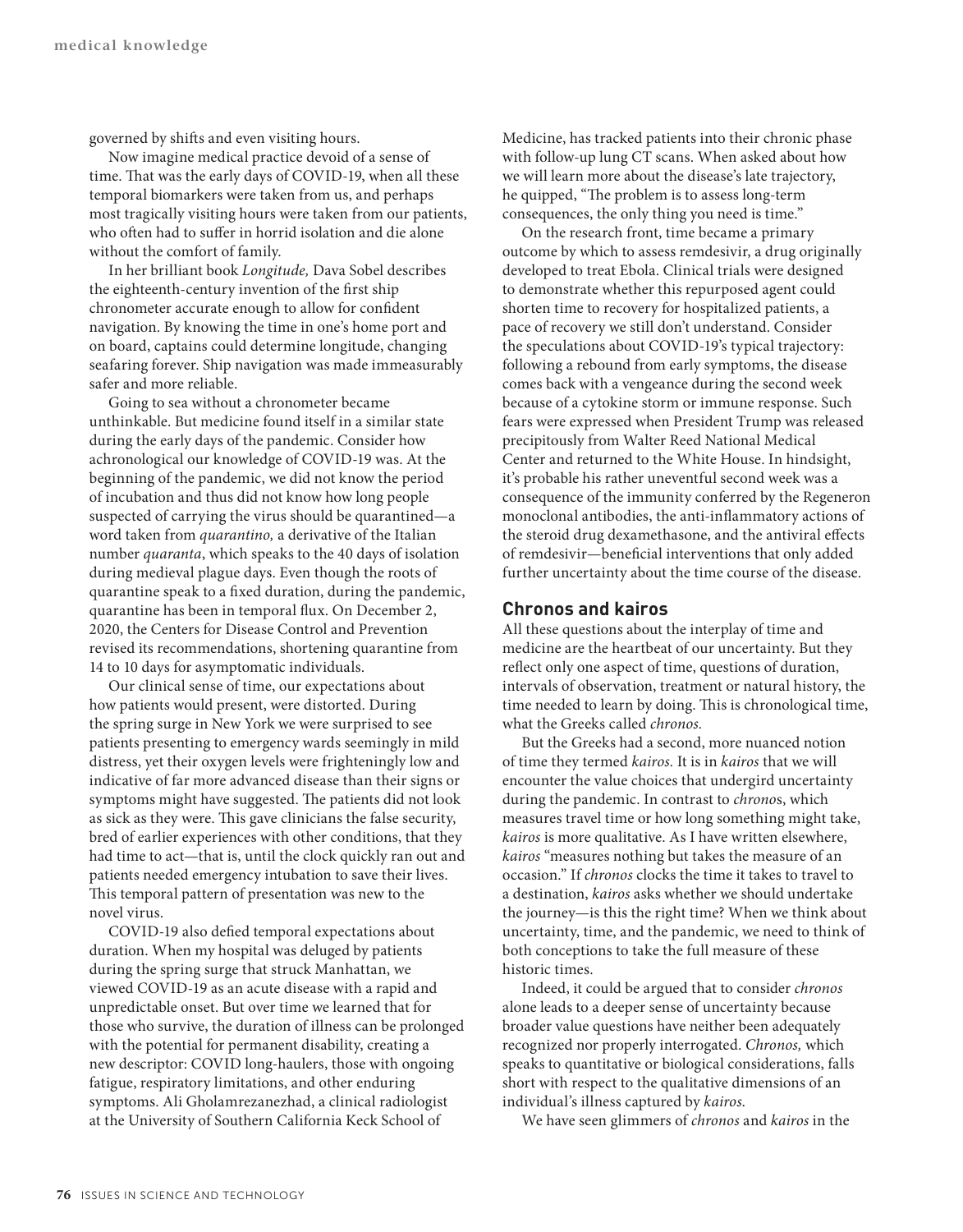chronicling of the pandemic. An April 2020 editorial in *The Lancet* about palliative care invoked both of these ancient conceptions of time. The editors wrote, "Time is short when patients deteriorate quickly, health professionals are overworked, isolation is mandated, and families are advised not to touch and even be in the same room as loved ones." To be aware of the pace of decline—*chronos*—is only part of caregivers' concern. *Kairos* asks us to appreciate the moral significance of the timing of our decisions. The rapid course of deterioration of patients from respiratory failure (*chronos*) brings the timeliness and appropriateness of end-of-life decisions (*kairos*) into focus in a way made all the more poignant when family ties are severed by isolation. A derivative notion of "the measure of an occasion" in modern medical ethics is the doctrine of proportionality, the balancing of burdens and benefits that inform all clinical decisions. Whether stated or not, proportionality is invoked from the most routine of clinical interventions to decisions about major surgery.

Weighing risks and benefits has been especially challenging during the pandemic because of the

We simply cannot know whether a switch to triage would have saved more lives than the default approach of first come, first served. Our poor understanding of both the disease's duration and the right time for putting a patient on a ventilator resulted in a species of normative uncertainty that, in turn, reflected the temporal dislocation of *chronos* and *kairos*. The times favored neither conception of time, and this gave us pause. Insight came to me only in writing this essay, when I was better prepared by my special temporal position to appreciate last spring's disjunction of *kairos* from *chronos*. In the heat of the pandemic I was too in the moment to understand the relationship between time and moral judgment. Without experience to draw upon, and faced with novel ethical challenges, I was forced to contemplate *kairos* before having the benefit of being informed by the evidence provided by *chronos*. It was a heart-wrenching position to be in, one experienced by all clinicians confronting the coronavirus. But through this act of expository reflection comes some modicum of insight, perhaps even wisdom about the limitations of moral judgment under such contingent circumstances. As the philosopher Søren Kierkegaard famously reminds us,

# The Greeks had a second, more nuanced notion of time they termed *kairos*. It is in *kairos* that we will encounter the value choices that undergird uncertainty during the pandemic. In contrast to *chronos, kairos* is more qualitative.

uncertainty imposed by a novel disease we have yet to understand. *Chronos* is a necessary precondition to *kairos,* when deeper proportionate choices must be made. But these value choices do not disappear when we have insufficient clinical information. What remains is the burden of *kairos* uninformed by *chronos.* Uncertainty, and worse, results when the usual temporal milestones about disease trajectory are unavailable to pave the way for tough value choices.

This is the condition we faced in spring 2020 as we considered adopting a triage protocol for assigning ventilators. As we came to appreciate that COVID-19 patients took longer to recover (than those with pandemic influenza), we still didn't know (then or now) exactly how long. The guidelines could have been revised to accommodate a longer course of ventilatory support before reevaluation occurred. But even this could not be done with confidence. With these questions of *chronos*  unanswered, it remained premature to tangle with *kairos.*  We were just not ready to change established norms and move from a first come, first served approach into utilitarian allocation. It was not the *right time* to accept the exigencies of triage.

"life must be understood backwards," adding that "life can never really be understood in time simply because at no particular moment can I find the necessary resting-place from which to understand it—backwards." And so it was for our uncertainty about whether to adopt crisis standards of care for ventilator allocation in New York.

#### **In our times**

As I write in mid-March, rates of infection are falling dramatically across the country and vaccination is proceeding at rates exceeding President Biden's optimistic projections voiced at the start of his administration. Upward of 75% of 75-year-olds, the most vulnerable group, have been immunized, and the increased supply of vaccines has led to the president's call for all Americans to be considered eligible for vaccination as of May 1. This hard-won success represents what is possible as data are generated that allow *chronos* to inform *kairos*: moral judgments, as well as clinical judgments, can evolve and improve.

These are bright spots worthy of celebration, and predictably, some state officials are taking a victory lap, easing up on social distancing and mask mandates. Yet if